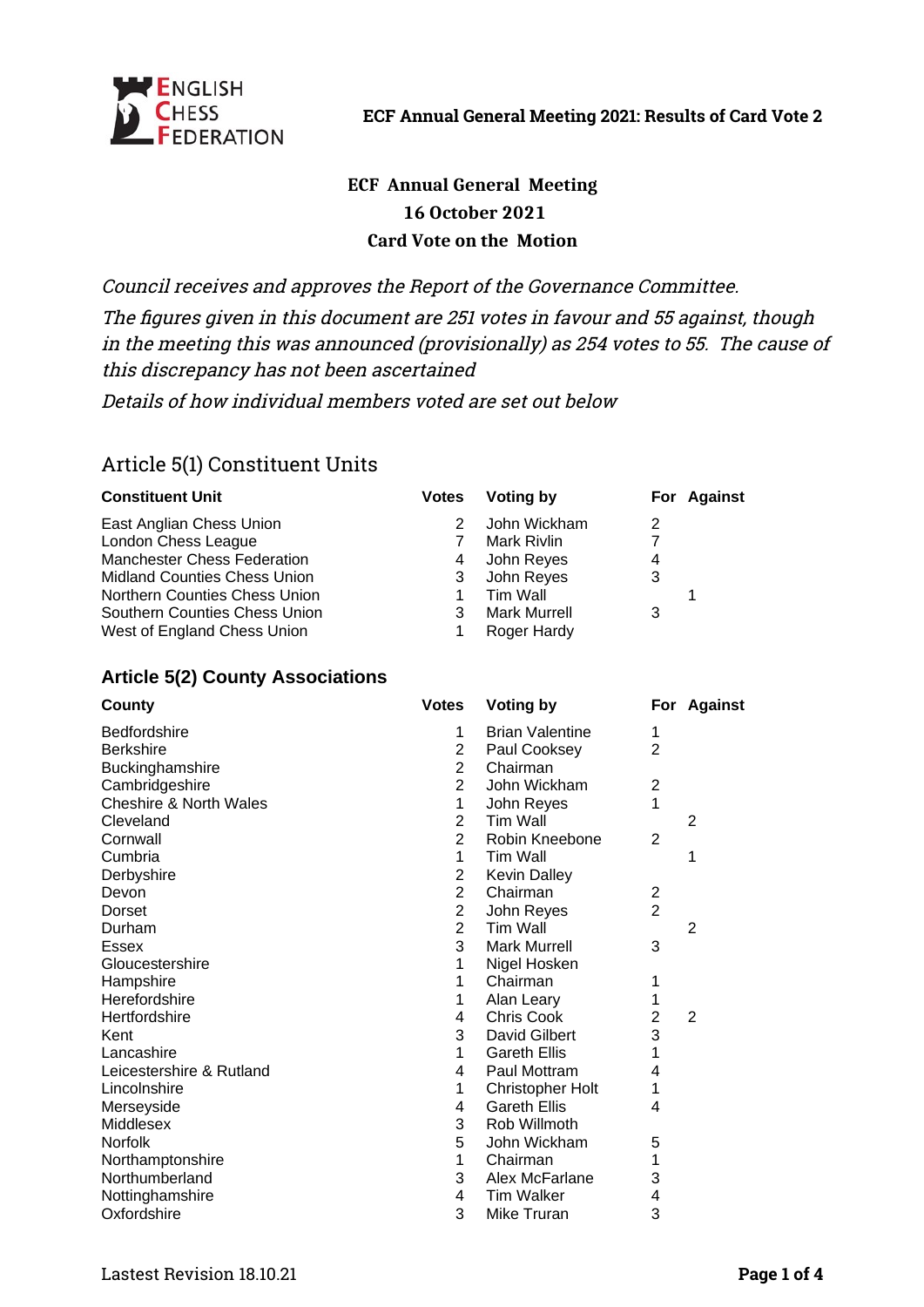

#### **ECF Annual General Meeting 2021: Results of Card Vote 2**

| Shropshire     |   | Nicholas Rutter      |   |  |
|----------------|---|----------------------|---|--|
| Somerset       |   | Nigel Towers         | 2 |  |
| Staffordshire  |   | <b>Paul Sharratt</b> | 1 |  |
| Suffolk        | 2 | Bob L Jones          |   |  |
| Surrey         | 3 | Paul Shepherd        | 3 |  |
| <b>Sussex</b>  | 3 | Peter Farr           | 3 |  |
| Warwickshire   | 3 | Nigel Towers         | 3 |  |
| Wiltshire      |   | Rob Willmoth         |   |  |
| Worcestershire |   | <b>Paul Sharratt</b> | 2 |  |
| Yorkshire      |   | Steve Mann           | 3 |  |

#### **Article 5(3) Chess Leagues**

| League                                | <b>Votes</b>   | <b>Voting By</b>        |                | For Against    |
|---------------------------------------|----------------|-------------------------|----------------|----------------|
| 4NCL                                  | 20             | Mike Truran             | 20             |                |
| Birmingham & District League          | 7              | Chairman                | 7              |                |
| Blackpool & Fylde League              | $\mathbf 1$    | <b>Malcolm Peacock</b>  | 1              |                |
| Bolton & District Chess League        | 1              | Pete Kobryn             |                |                |
| Bournemouth & District League         | $\overline{c}$ | John Reyes              | $\overline{2}$ |                |
| <b>Bradford &amp; District League</b> | 3              | Tim Wall                |                | 3              |
| <b>Briant Poulter Chess League</b>    | $\overline{2}$ | Neill Cooper            | 2              |                |
| <b>Bristol &amp; District League</b>  | 6              | Roger Hardy             |                |                |
| Bronowski Trophy                      | $\mathbf 1$    | <b>Nick Faulks</b>      | 1              |                |
| Bury & Rochdale League                | $\mathbf 1$    | Tim Wall                |                | 1              |
| Cannock & District League             | 1              | <b>Paul Sharratt</b>    | 1              |                |
| Central Lancashire League             | $\mathbf 1$    | Tim Wall                |                | 1              |
| Central London League                 | $\overline{2}$ | <b>Robert Stern</b>     | $\overline{c}$ |                |
| <b>Chess 2020</b>                     | 1              | Peter Hornsby           |                |                |
| <b>Chester &amp; District League</b>  | $\overline{2}$ | Chairman                | 2              |                |
| Chiltern League                       | 1              | Nigel Dennis            | 1              |                |
| <b>City Chess Association</b>         | 1              | Rob Willmoth            |                |                |
| Coventry & District League            | $\overline{2}$ | Hok Chiu                |                |                |
| Croydon & District League             | $\mathbf 1$    | <b>Nick Faulks</b>      | $\mathbf{1}$   |                |
| Darlington & District League          | $\mathbf 1$    | Michael Siddle          | $\mathbf{1}$   |                |
| Dudley & District League              | $\mathbf 1$    | Paul Sharratt           | 1              |                |
| Exeter & District League              | $\mathbf 1$    | Chairman                | 1              |                |
| Hertford & District League            | $\mathbf 1$    | <b>Charles Willbe</b>   |                |                |
| Hillingdon & District League          | 1              | <b>Nigel Colter</b>     | 1              |                |
| Hull & District Chess Association     | 3              | <b>Stephen Greep</b>    | 3              |                |
| Lancaster & Morecambe League          | $\mathbf 1$    | Chairman                | 1              |                |
| Leamington & District League          | $\overline{2}$ | Hok Chiu                |                |                |
| Leeds League                          | 3              | Steve Mann              | 3              |                |
| London Public Service Chess League    | $\overline{2}$ | David Gilbert           | 2              |                |
| Mid-Sussex League                     | $\overline{2}$ | Peter Farr              | $\overline{c}$ |                |
| North Circular Chess League           | $\overline{2}$ | <b>Philip Staniland</b> | $\overline{2}$ |                |
| North East League                     | $\mathbf{1}$   | Tim Wall                |                | 1              |
| North Essex League                    | $\overline{2}$ | Chris Fegan             |                | $\overline{2}$ |
| North Gloucestershire Chess League    | $\overline{c}$ | Nigel Hosken            |                |                |
| North Staffordshire League            | $\overline{2}$ | <b>Paul Sharratt</b>    | $\overline{c}$ |                |
| Portsmouth & District League          | $\mathbf{1}$   | Chairman                | 1              |                |
| South East Lancashire League          | 1              | John Reyes              | 1              |                |
| South Tynedale League                 | 1              | Tim Wall                |                | 1              |
| Southampton League                    | 2              | Chairman                | $\overline{c}$ |                |
| Southend & District League            | $\overline{c}$ | <b>Howard Grist</b>     |                |                |
| <b>Stockport Chess League</b>         | $\overline{c}$ | John Reyes              | 2              |                |
| <b>Stockport Rapidplay League</b>     | 1              | John Reyes              | 1              |                |
| Surrey Border League                  | $\overline{c}$ | Mike Gunn               | $\overline{c}$ |                |
| Thames Valley League                  | 3              | <b>Nigel Dennis</b>     | 3              |                |
| Thanet & East Kent Chess League       | $\overline{2}$ | Ian Hames               |                |                |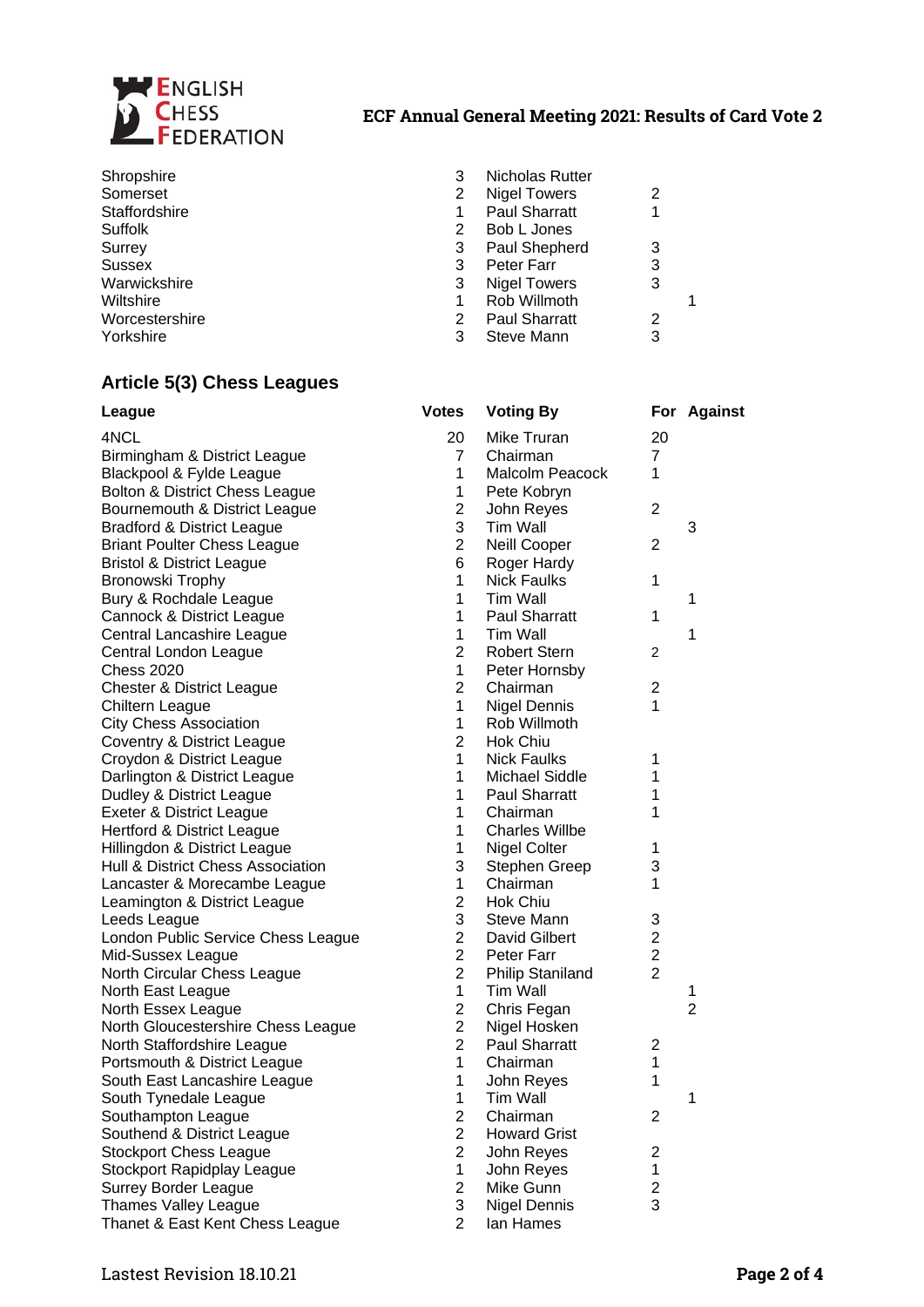

## **ECF Annual General Meeting 2021: Results of Card Vote 2**

| Torbay League                         | $\mathcal{P}$ | John Reyes           | 2 |
|---------------------------------------|---------------|----------------------|---|
| Warrington & District Chess League    |               | John Reyes           |   |
| Wirral Chess League                   |               | David Farley         |   |
| Wolverhampton & District Chess League | 2             | <b>Paul Sharratt</b> | 2 |
| Worcester & District League           |               | <b>Paul Sharratt</b> | 1 |

## **Article 5(4) Chess Congresses**

| <b>Congress</b>                        | <b>Votes</b>   | <b>Voting By</b>       |                | For Against    |
|----------------------------------------|----------------|------------------------|----------------|----------------|
| <b>Barnet Knights</b>                  | 2              | Rob Willmoth           |                | 2              |
| Berks & Bucks Congress                 | 1              | Nigel Dennis           | 1              |                |
| <b>Blackpool Chess Conference</b>      | $\overline{2}$ | <b>Tim Wall</b>        |                | $\overline{2}$ |
| <b>Bolton Easter Congress</b>          | $\mathbf{1}$   | Julian Clissold        | 1              |                |
| <b>British Rapidplay</b>               | 1              | <b>Brent Kitson</b>    |                |                |
| <b>Bury St Edmunds Congress</b>        | $\mathbf 1$    | John Wickham           | 1              |                |
| Caplin Hastings International Congress | 3              | Alex McFarlane         | 3              |                |
| <b>Castle Chess</b>                    | 1              | Tony Corfe             |                |                |
| Central London Chess Congress          | $\mathbf 1$    | John Sargent           |                |                |
| <b>Chess Coaching Services</b>         | $\overline{2}$ | Rob Willmoth           |                | $\overline{c}$ |
| Chess in Schools and Communities       | 4              | Chris Fegan            |                | 4              |
| Coulsdon Chess Fellowship              | 9              | Rob Willmoth           |                |                |
| Crowborough Congress                   | 1              | Peter Farr             | 1              |                |
| Delancey UK Schools Chess Challenge    | 25             | Alex Longson           | 25             |                |
| <b>Doncaster Congress</b>              | $\mathbf{1}$   | <b>Steve Mann</b>      | 1              |                |
| East Devon Chess Congress              | $\mathbf{1}$   | Chairman               | 1              |                |
| Frodsham Congress                      | 1              | Pat Ridley             |                |                |
| Frome                                  | $\mathbf 1$    | Gerry Jepps            |                |                |
| <b>Gibraltar Masters</b>               | 5              | Chairman               |                |                |
| <b>Golders Green</b>                   | 4              | Rob Willmoth           |                |                |
| <b>Hampstead Congress</b>              | 5              | Rob Willmoth           |                |                |
| <b>Heywood Congress</b>                | $\mathbf 1$    | <b>Tim Wall</b>        |                | $\mathbf{1}$   |
| Kent Junior Chess Association          | 3              | Jo Wildman             |                |                |
| Kidlington Chess Tournment             | 1              | Mike Truran            | 1              |                |
| King's Place Chess Festival            | $\mathbf{1}$   | Rob Willmoth           |                |                |
| Leek Congress                          | 1              | Roger Edwards          |                |                |
| Leyland Congress                       | $\mathbf{1}$   | Chairman               | 1              |                |
| London Junior Chess Championships      | 6              | <b>Arnold Lutton</b>   | 6              | 0              |
| <b>Maidenhead Juniors</b>              | $\overline{2}$ | <b>Nigel Dennis</b>    | 2              |                |
| National Chess Junior Squad            | $\mathbf{1}$   | Marc Shaw              |                |                |
| Northumbria Chess Masters              | $\mathbf 1$    | <b>Tim Wall</b>        |                | 1              |
| Northumbria Junior Chess Association   | $\mathbf 1$    | Tim Wall               |                | $\mathbf 1$    |
| <b>Pimlico Summer Tournament</b>       | $\mathbf 1$    | <b>Robert Stern</b>    | 1              |                |
| <b>Preston Chess Congress</b>          | $\mathbf 1$    | <b>Malcolm Peacock</b> |                |                |
| <b>Ribble Congresses</b>               | 1              | Julian Clissold        | 1              |                |
| Richmond Junior CC                     | 3              | Aga Milewska           |                | 3              |
| <b>Scarborough Congress</b>            | $\overline{2}$ | Alex McFarlane         | $\overline{c}$ |                |
| South Lakes Congress                   | 1              | Tim Wall               |                | 1              |
| Southend Easter Congress               | 1              | Gavin Hughes           |                |                |
| <b>St Albans Congress</b>              | $\overline{c}$ | Ray Claret             |                |                |
| <b>Stockport Rapidplay</b>             | 1              | John Reyes             | 1              |                |
| <b>Surrey Congress</b>                 | $\mathbf 1$    | Paul Shepherd          | 1              |                |
| Wiltshire Junior Chess                 | 1              | Rob Willmoth           |                |                |
| Witney Rapidplay                       | 1              | Mike Truran            | 1              |                |
| Witney Weekend Congress                | 1              | Mike Truran            | 1              |                |